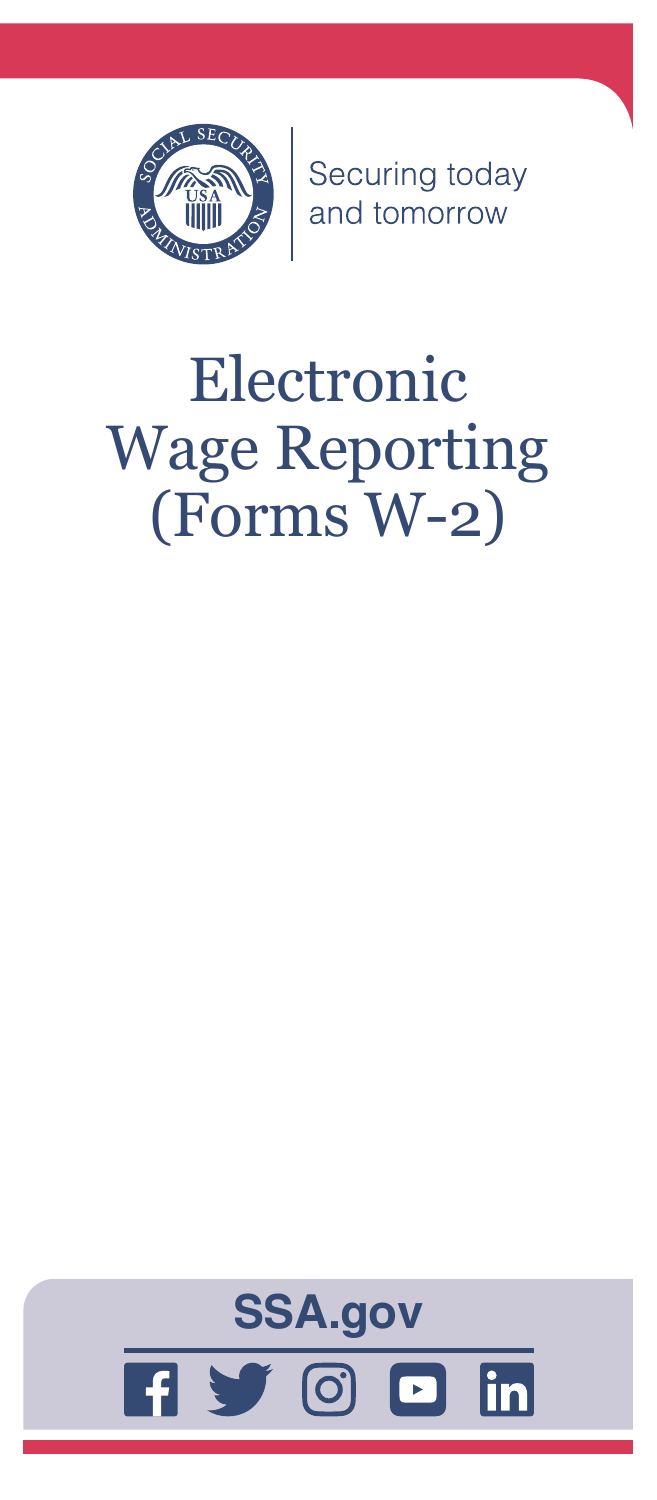# File at the Social Security employer website

Stop filing paper W-2s, and use Social Security's free electronic filing services for businesses. Our employer website, *[www.ssa.gov/employer](https://www.ssa.gov/employer)*, is your first stop for information about W-2s, electronic filing, Social Security number (SSN) verification, technical specifications, and much more. The site allows businesses of all sizes to prepare and submit up to 50 W-2s or 25 W-2Cs (per submission) over a secure internet connection. When you register to file electronically, you get:

- Freedom from buying paper forms.
- W-2s for your employees and for your records.
- Electronic receipts you can use as proof you filed on time.
- A filing deadline of January 31.

### Register for Business Services Online (BSO)

You must register to use BSO. If you're an employer, you can use BSO to get a User Identification Number (User ID) and password. Then, you can submit wage reports online.

Before registering, explore the services available on BSO at *[www.ssa.gov/bso/services.htm](https://www.ssa.gov/bso/services.htm)*.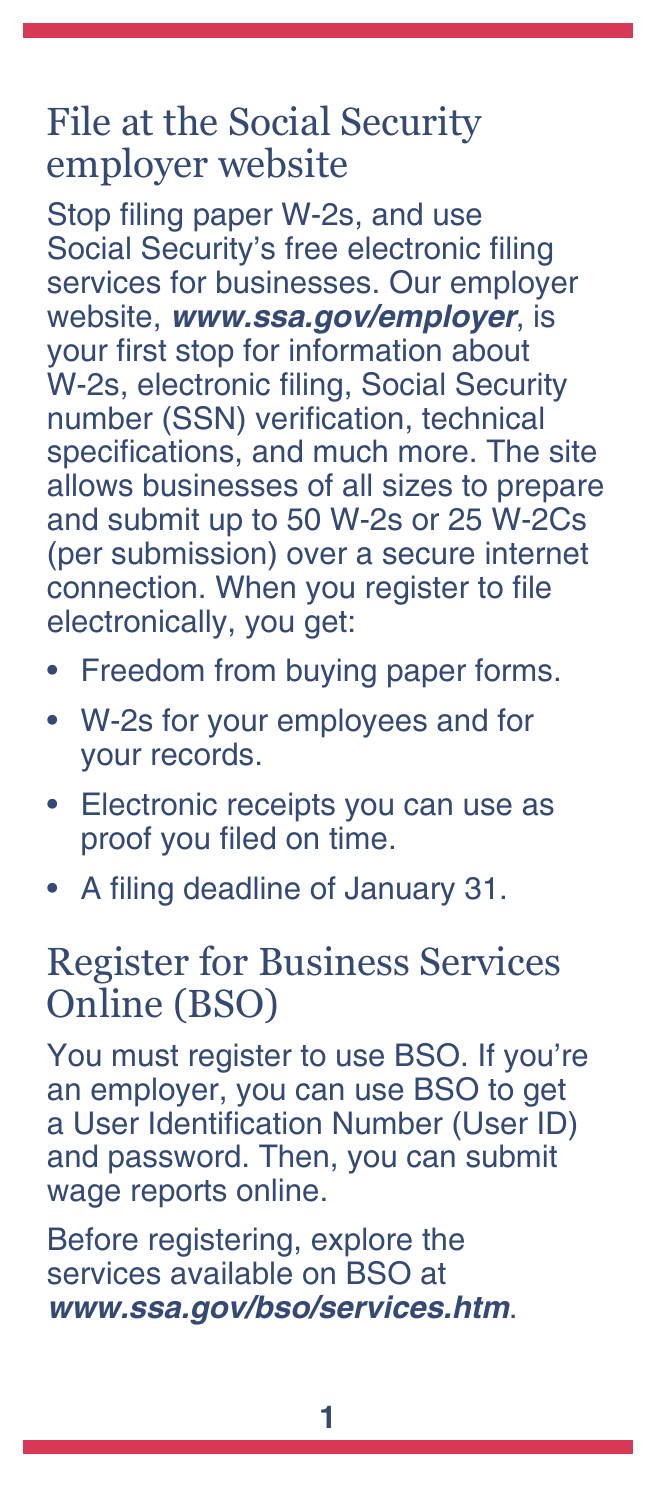If you're a tax preparer, accountant, payroll agent, or if you process W-2s on another company's Employer Identification Number, you can file on behalf of your clients using BSO. You only need one User ID — even if you represent more than one company. For details, visit *[www.ssa.gov/employer/cpaFilers.htm](https://www.ssa.gov/employer/cpaFilers.htm)*.

A User ID is a personal ID, not a company ID. Each person who files W-2 reports electronically must have a User ID. The steps to register for a User ID and password are:

- 1. Go to *[www.ssa.gov/bso/bsowelcome.htm](https://www.ssa.gov/bso/bsowelcome.htm)*.
- 2. Select "Business Services Online."
- 3. Select the "Register" button.
- 4. Complete the registration form.
- 5. Select your own password.
- 6. Request the wage reporting services you want to add.

*NOTE: When you complete the registration process, the system will display a User ID. Make a note of your User ID and password.*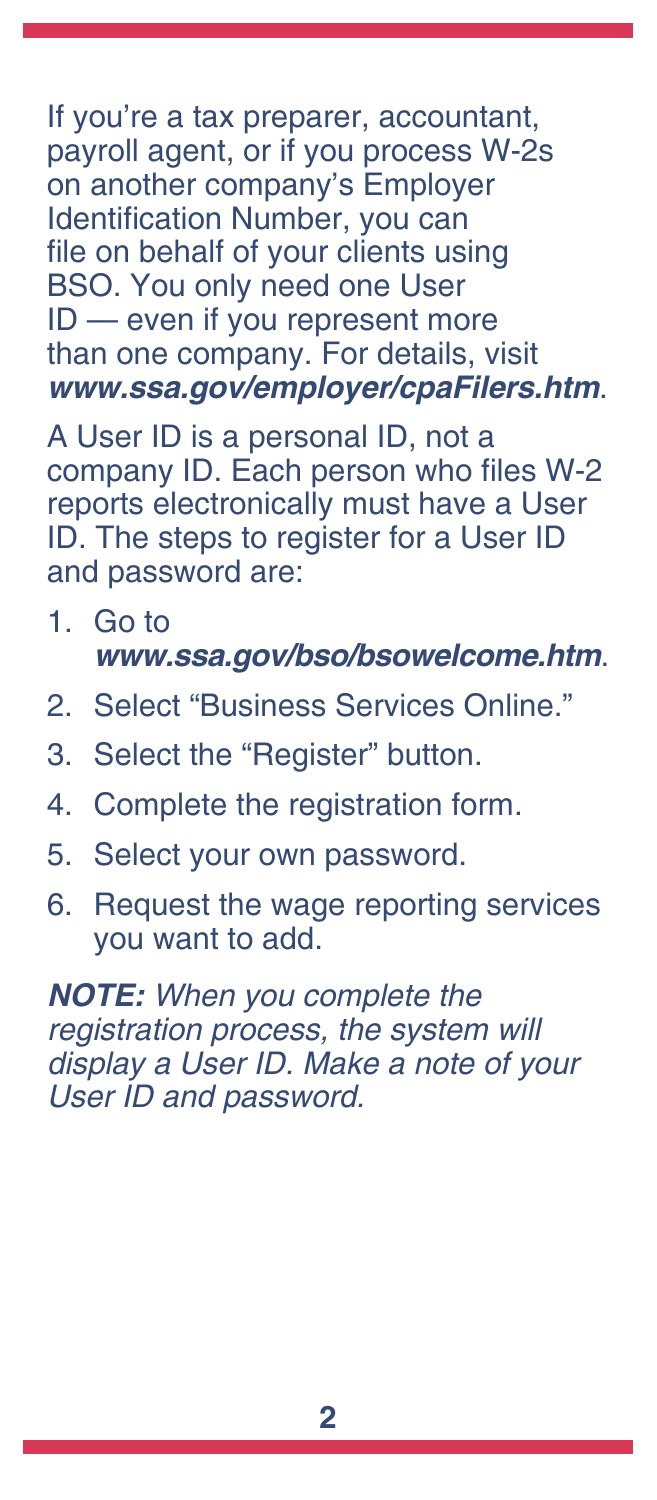# Use BSO for many tasks

- Upload a wage report in a file formatted according to our electronic filing specifications — an option ideal for any size filer.
- Check the W-2 wage report for accuracy prior to sending it to us (AccuWage Online).
- Complete up to 50 W-2s on your computer, submit them to us electronically, and print copies for your employees.
- Complete up to 25 W-2Cs on your computer, submit them to us electronically, and print copies for your employees.
- View the current status of your previously submitted wage reports.
- Verify names and SSNs using the Social Security Number Verification Service (SSNVS).

#### How to use W-2 or W-2C Online

- 1. At *[www.ssa.gov/employer](https://www.ssa.gov/employer)*, select "Business Services Online" and choose "Log in."
- 2. Enter your User ID and password.
- 3. From the main Menu, select "Report Wages to Social Security."
- 4. On the next screen, select "Create/ Resume Forms W-2/W-3 Online" or "Forms W-2C/ W-3C Online" under the appropriate tab.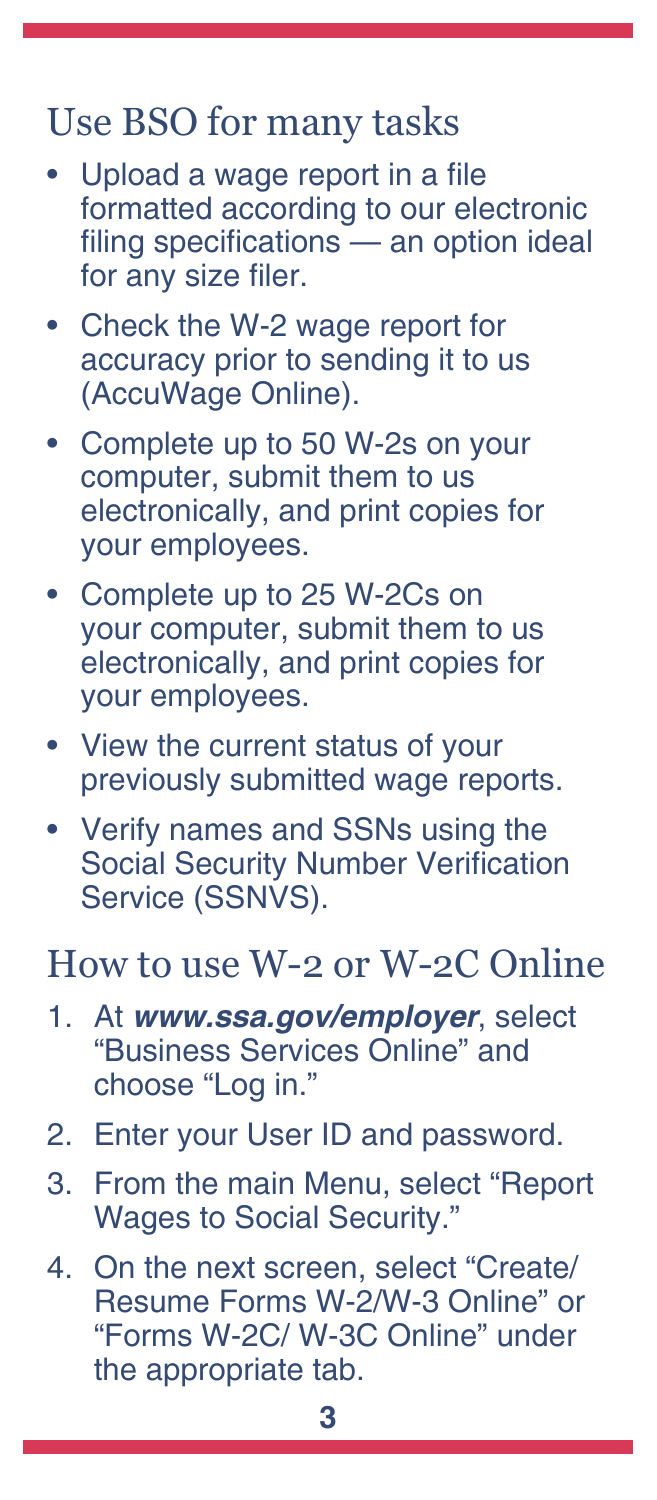How to use "Upload Formatted Wage File"

- 1. At *[www.ssa.gov/employer](https://www.ssa.gov/employer)*, select "Business Services Online" and choose "Log in."
- 2. Enter your User ID and password.
- 3. From the main Menu, select "Report Wages to Social Security."
- 4. Select "Upload Formatted Wage File" tab.
- 5. Select "Submit/Resubmit a Formatted Wage File."

#### How to test W-2 Wage Report for accuracy

- 1. At *[www.ssa.gov/employer](https://www.ssa.gov/employer)*, select "Business Services Online" and choose "Log in."
- 2. Enter your User ID and password.
- 3. From the main Menu, select "Report Wages to Social Security."
- 4. Select "AccuWage Online" located in the AccuWage Online tab.

**4** *(over)*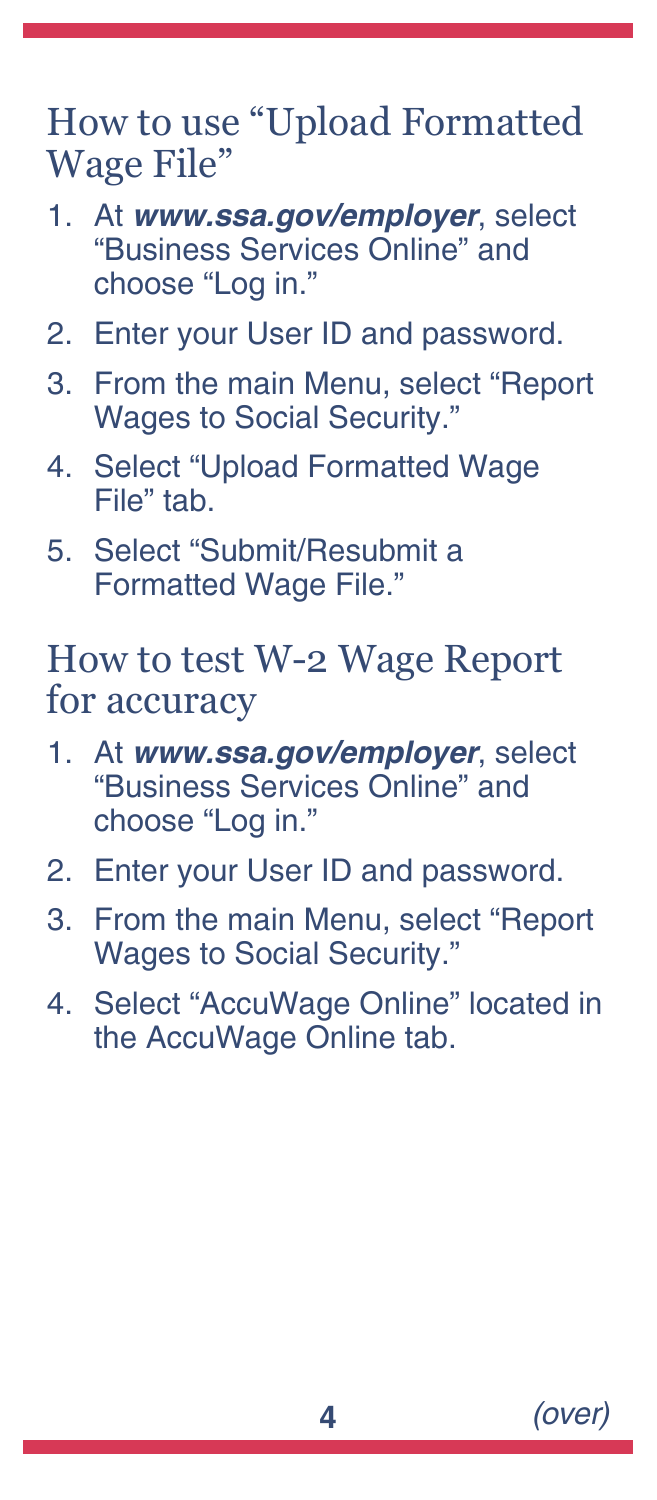# Verify names and Social Security numbers

Our Social Security Number Verification Service (SSNVS) is available at *[www.ssa.gov/employer/ssnv.htm](https://www.ssa.gov/employer/ssnv.htm)*.

This service allows you to verify the names and SSNs of employees. We recommend verifying this information before you prepare and submit W-2s. The Internal Revenue Service (IRS) may assess a penalty when you submit incorrect W-2s, and your employees may not get credit for their earnings. If you don't report an employee's earnings and taxes paid correctly, their eligibility for future benefits could be affected.

There are two online options for verifying names and SSNs.

- 1. Verify up to 10 names and SSNs (per screen) online, and get immediate results.
- 2. Upload batch files of up to 250,000 names and SSNs, and usually get results the next business day.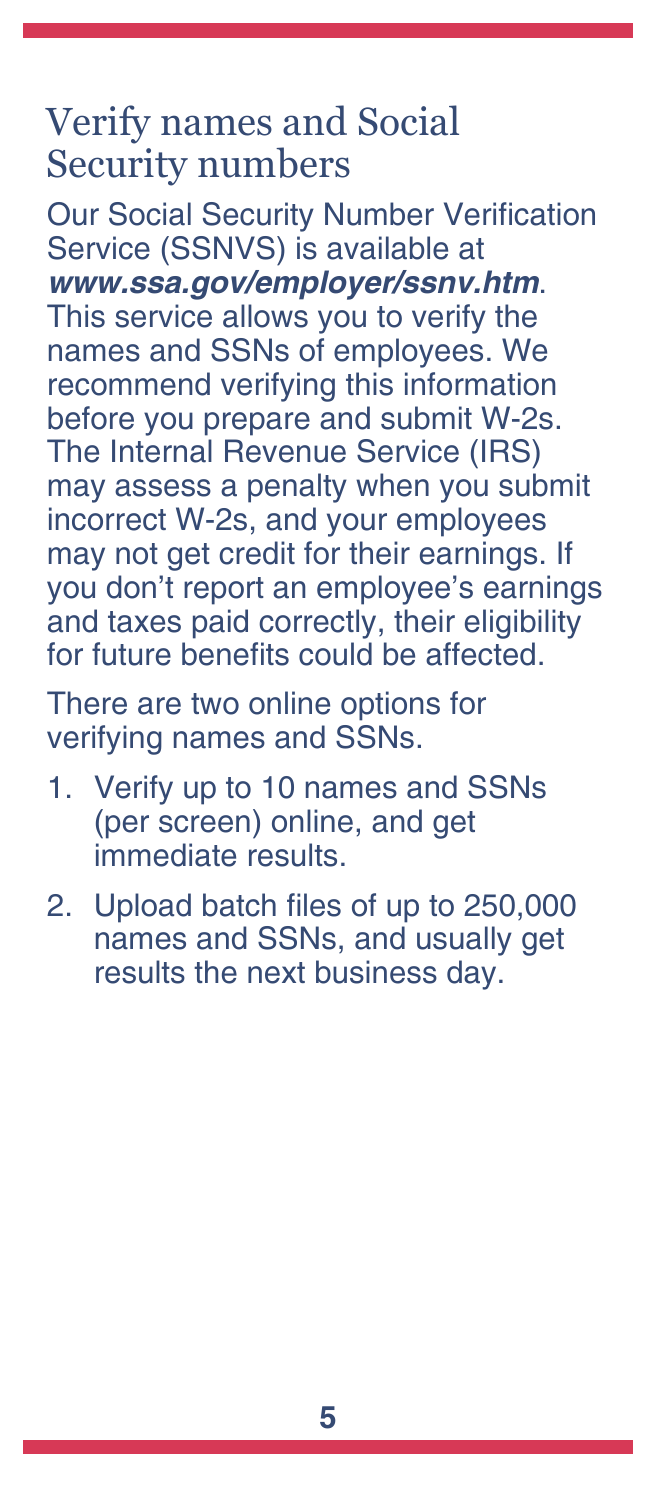# Get wage reporting help

Employer services liaison officers are experts in all aspects of W-2 reporting. They can help you. For the expert in your area, visit *w[ww.ssa.gov/employer/](https://www.ssa.gov/employer/wage_reporting_specialists.htm) [wage\\_reporting\\_specialists.htm](https://www.ssa.gov/employer/wage_reporting_specialists.htm)*.

For wage reporting and registration help, information about a particular data submission, or to register by phone, call the Employer Reporting Service Center toll-free at **1-800-772-6270** (TTY **1-800-325-0778**) Monday through Friday, 7 a.m. to 7p.m., Eastern Time.

For technical support, such as connection and transmission questions, call toll-free at **1-888-772-2970** (TTY **1-800-325-0778**) Monday through Friday, 7 a.m. to 7p.m., Eastern Time.

# Get more information

For general contact information, visit *[www.ssa.gov/employer/](https://www.ssa.gov/employer/empcontacts.htm) [empcontacts.htm](https://www.ssa.gov/employer/empcontacts.htm)*.

Find more information about filing W-2s online in the *BSO Handbook*. Go to *[www.ssa.gov/employer](https://www.ssa.gov/employer)*, and select "Electronic W-2/ W-2C Filing Handbook."